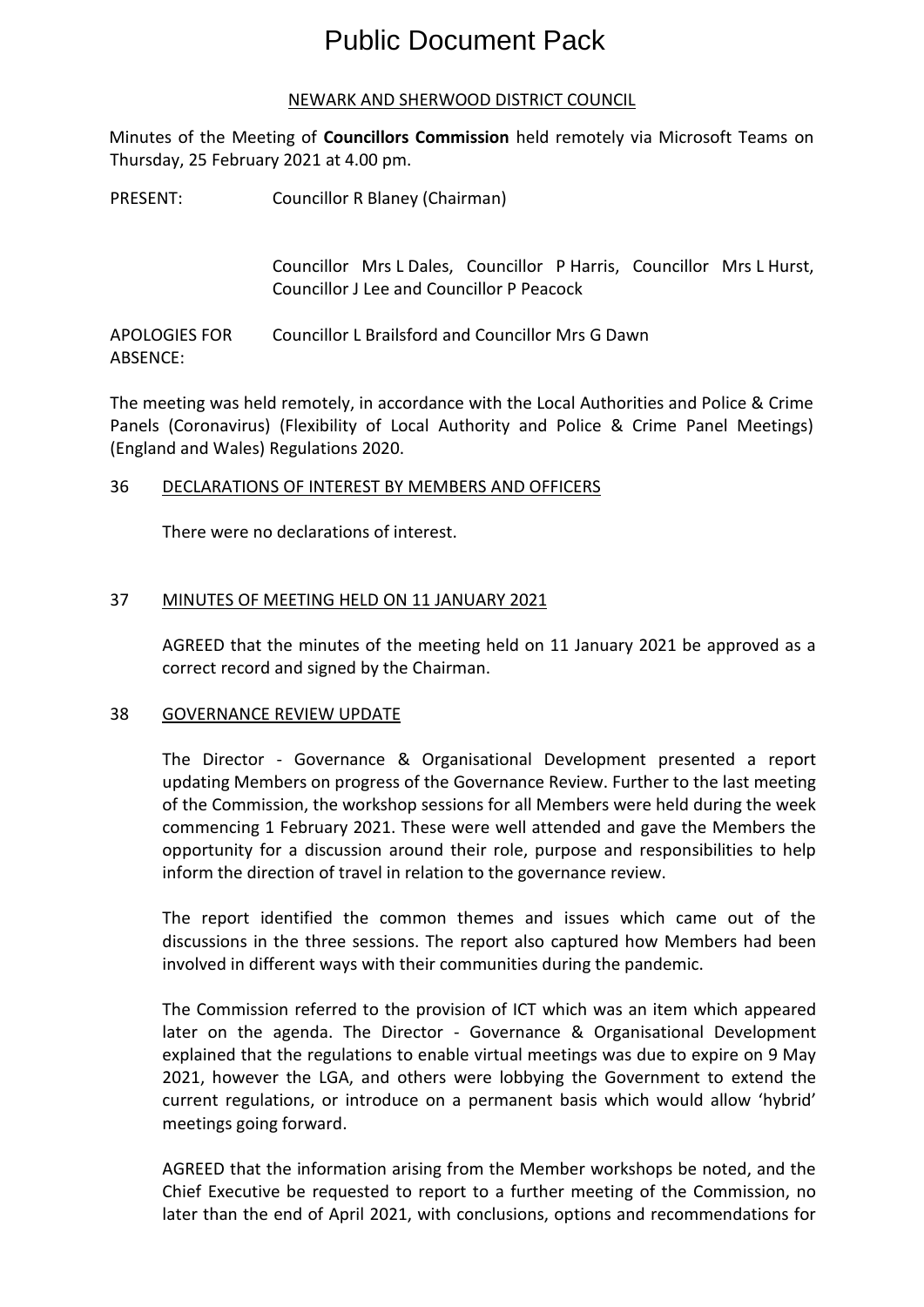the Council's governance arrangements, having regard to the original Peer Challenge report and learning from the virtual visits, and feedback from the Members' workshops.

### 39 REPORT OF THE MEMBERS INDEPENDENT REMUNERATION PANEL

The Business Manager - Elections & Democratic Services presented a report which advised the Commission of the final report of the Members Independent Remuneration Panel. The report proposed various increases to Members allowances which were detailed in the report.

The Members were minded to recommend approval of the proposed scheme of Members Allowances, however they considered that the Council should determine if it was appropriate to implement at the current time given the impact of the pandemic.

The Commission did note that the Panel were not recommending any allowance for those Members on the Planning Committee, despite the amount of time those Members on this committee spent given the requirement to attend site visits and the length of some agendas. The Panel in their report had referred to this issue being addressed in 'other ways' and he Commission requested the Business Manager – Elections & Democratic Services go back to the Panel to clarify what they meant by this.

AGREED that the report of the Independent Remuneration Panel be presented to the Full Council at their meeting to be held on 9 March 2021, for determination.

## 40 PLANNING COMMITTEE - SCHEME OF DELEGATION

The Business Manager - Planning Development presented a report concerning the Scheme of Delegation. A number of changes were made to the delegation arrangements in late 2019 and it was agreed to undertake a further review 12 months after these had been in place. This report set out the findings of the review which highlighted both positive and negative impacts as a result of the amendments. The report made a number of recommendations as a result of those and requested the Commission to consider recommending to Full Council the proposed amendments to the Scheme of Delegation.

The report set out the scope for the review, the existing committee arrangements, existing scheme of delegation and some data relevant to the current process, before proceeding onto the proposed changes. The proposed changes were summarised as:

- i. Refer Applications for Minor Dwellings to Ward Members when the Town/Parish Council has objected and the Officer recommendation is for Approval and if request received, present application to Planning Committee;
- ii. Greater Clarity (i.e. planning reasons) from Member within Referral Requests; and
- iii. Amend the Scheme of Delegation as set out within Appendix 1 to the report.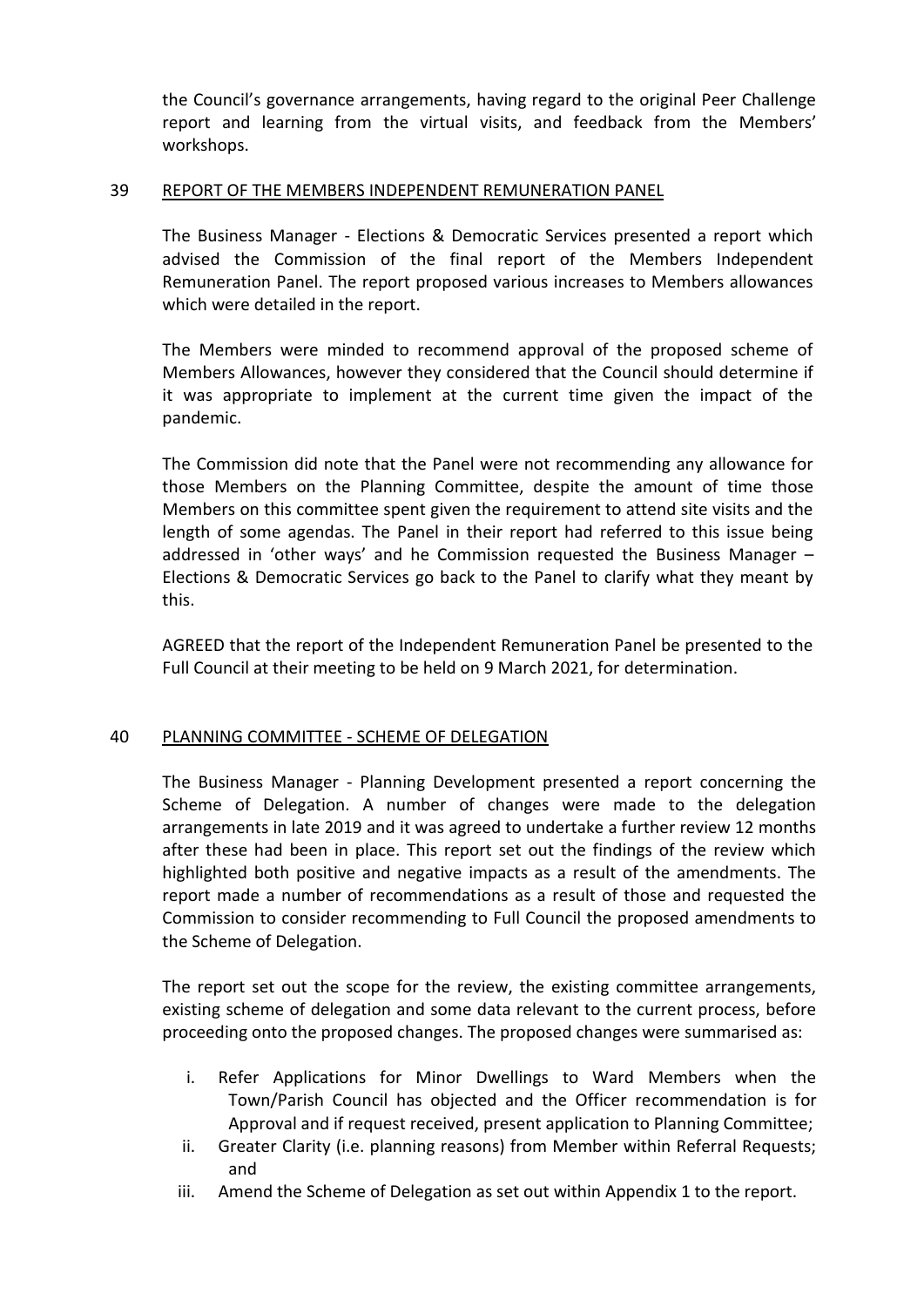The Commission welcomed the proposed changes but requested that these be subject to further review in 12 months after implementation. The opportunity for all Members to engage with the appropriate planning officer early in the process was also supported, and it was agreed that this could be implemented immediately by carrying out the proposal to changes to the weekly list to include a link to the planning application and for the case officer's name to be included.

The Commission also considered that further training regarding the planning process and what constituted material planning considerations would be useful, and the Business Manager – Planning Development confirmed that such training would be made available for all Members and Town and Parish Councils.

Given the changes to the Scheme of Delegation required changes to the Constitution, it was suggested that these be presented to the Annual Council Meeting in May for approval.

AGREED that the proposed revisions to the Scheme of Delegation be recommended to Full Council for approval and that these be subject to further review by the Councillors' Commission 12 months after implementation.

## 41 MEMBERS DIGITAL REQUIREMENTS

The Business Manager - ICT presented a report which detailed the use of digital media by Members during the pandemic and gave potential options to enhance the remote meeting experience. The report outlined how Members had been accessing meetings and agenda during this time, and some of the limitations of using the present equipment.

The report proposed that Members be issued with a laptop and headset to access remote meetings, and to continue to use their iPads to access agenda. The laptops Members would receive were already held within ICT as older stock, and could be reconditioned within existing budgets to reduce the financial impact. Headsets, or speakers if required, could be purchased at low cost. As there was no cost other than officer time, it was agreed that roll out of the reconditioned laptops should begin immediately.

In addition it was noted that the Zoom client application be installed on the Members iPads and that ICT were to provide testing and migration of emails into Microsoft Intune. These proposals were to be supported by additional training for Members as required.

Members were keen to seek speedy resolutions to the issues that had been experienced when accessing virtual meetings. It was acknowledged that the ability to undertake meetings remotely had many benefits, and whilst it did not replace face-toface meetings, it was hoped that the ability to meet remotely would continue.

AGREED that the report be noted, with the proposals as set out being endorsed and recommended to the Policy & Finance Committee for consideration with any non-cost elements to be implemented with immediate effect.